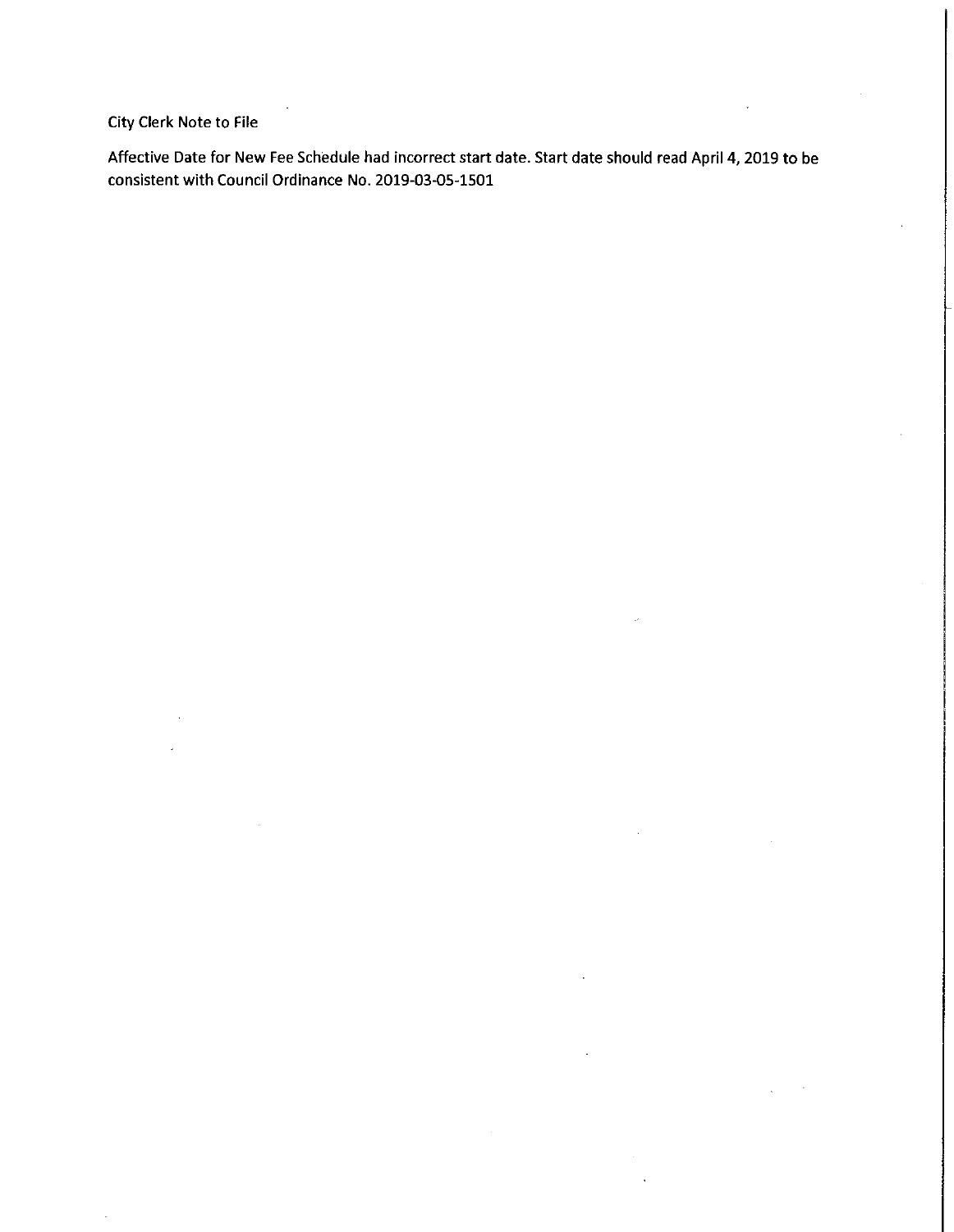# Resolution No. 2019-03-05-1501

# **STOCKTON CITY COUNCIL**

#### RESOLUTION APPROVING AN AMENDMENT TO THE FISCAL YEAR 2018-19 FEE **SCHEDULE**

On June 28, 2016, City Council approved Resolution No. 2016-06-28-1503-02 calling and giving notice of a General Municipal Election to be held on November 8, 2016. and placing ballot measures to propose changes to the cannabis regulatory framework (Title 5 and 16). Measures P and Q were approved by the voters and results were verified by the approval of Resolution 2016-12-13-1202. The resolutions established the Cannabis Businesses fees: and

Since the fees' adoption, proposed changes to the City's Cannabis Regulatory Program have been proposed and, if approved, require the Fee Schedule to be updated accordingly; and

In an effort to be consistent with the City of Stockton Municipal Code, staff recommends amendment of the Fee Schedule to amend the Fee Schedule by adding and amending fees within the Fee Schedule (Exhibit 1). The fees to be added are: Non-Compliance Fee, Non-Compliance Reinspection Fee, Cannabis Cultivation Inspection fee based on square footage for initial inspection and renewal, Cannabis Testing Laboratory Inspection fee for initial inspection and renewal, Cannabis Retail Inspection for initial inspection and renewal, Cannabis Distribution Inspection for initial inspection and renewal, Non-Volatile Cannabis Manufacturing Inspection for initial inspection and renewal, and Volatile Cannabis Manufacturing Inspection for initial inspection and renewal: and

Amend the existing fees "Permit to Operate" and "Permit to Operate Renewal"; and

On March 5, 2019, the City Council conducted a duly noticed public hearing to amend the Fiscal Year (FY) 2018-19 Fee Schedule as described above; now, therefore,

BE IT RESOLVED BY THE CITY COUNCIL OF THE CITY OF STOCKTON, AS **FOLLOWS:** 

 $1<sub>1</sub>$ The FY 2018-19 Fee Schedule is hereby amended to add the following fees. effective April 4, 2019:

| Non-Compliance Fee | \$950 |
|--------------------|-------|
| Non-Compliance Fee | \$330 |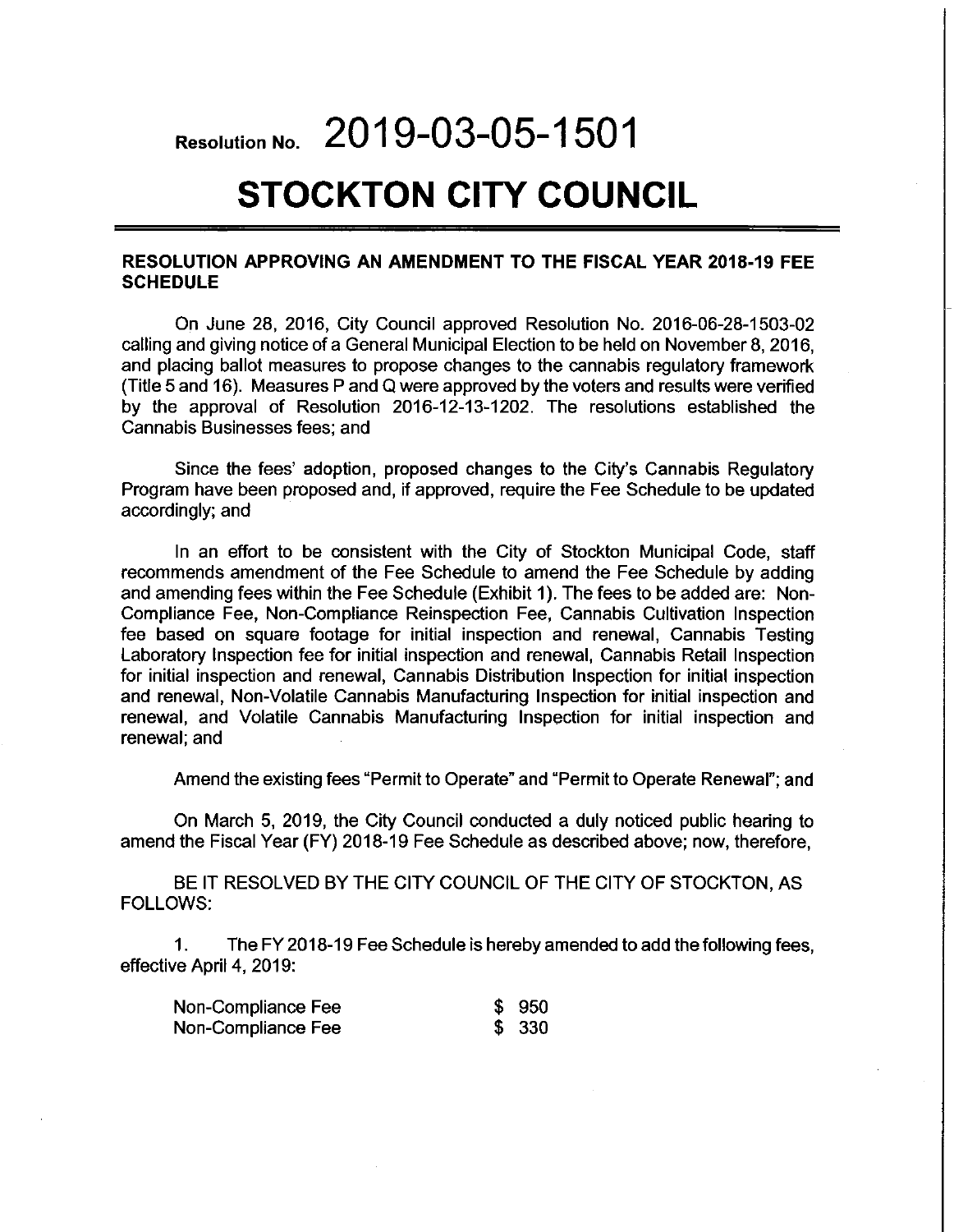| <b>Cannabis Cultivation</b>         | Initial   | Renewal    |
|-------------------------------------|-----------|------------|
| A) $0 - 15,000$ sq. ft.             | \$960     | \$<br>530  |
| B) 15,001 - 30,000 sq. ft.          | \$1,010   | \$<br>570  |
| C) $30,001 - 45,000$ sq. ft.        | \$1,070   | \$<br>600  |
| D) $45,001 - 60,000$ sq. ft.        | \$1,120   | \$<br>640  |
| $E)$ 60,001 - 75,000 sq. ft.        | \$1,170   | \$<br>670  |
| F) $75,001 - 90,000$ sq. ft.        | \$1,230   | \$<br>700  |
| G) Over 90,000 sq. ft.              | \$1,280   | \$<br>740  |
| Cannabis Testing                    | \$<br>690 | 270<br>\$  |
| Cannabis Retail                     | \$<br>690 | -270<br>S  |
| <b>Cannabis Distribution</b>        | \$<br>690 | \$<br>-270 |
| Non-Volatile Cannabis Manufacturing | 690<br>\$ | 270<br>\$  |
| Volatile Cannabis Manufacturing     | \$1,490   | \$1,060    |

 $2.$ The FY 2018-19 Fee Schedule is hereby amended to amend Permit to Operate to \$16,640 and Permit to Operate Renewal to \$16,640.

The City Manager is authorized to take whatever actions are necessary and 3. appropriate to carry out the purpose and intent of this Resolution.

PASSED, APPROVED and ADOPTED: March 5, 2019

MICHAEL D. TUBBS Mayor of the City of Stockton

OUND ATTEST:

CHRISTIAN COLEGG Seputy City Manager/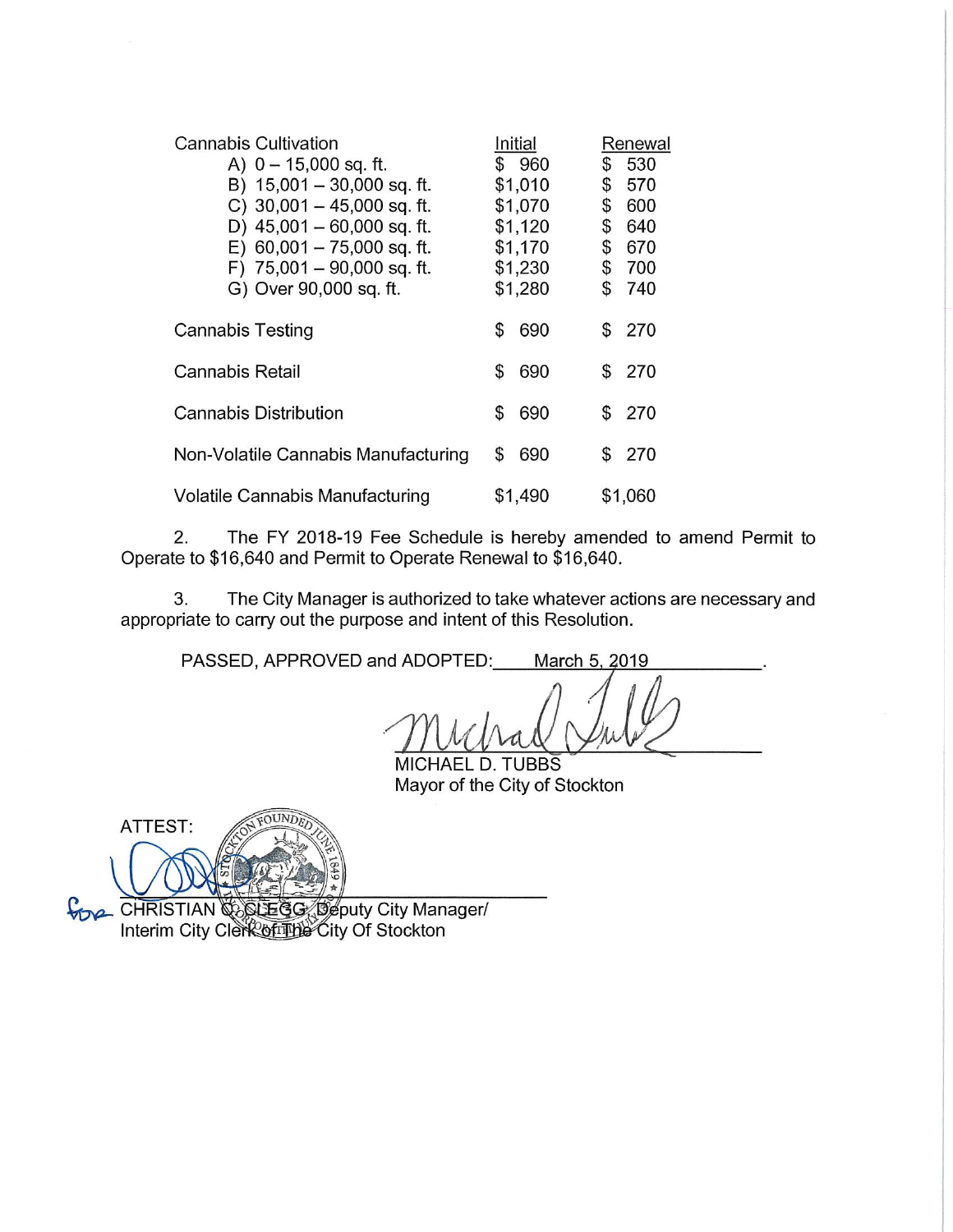## **FY 2018‐19 Fee Schedule Changes**

## **FY 2018‐19 Proposed Rate Changes on Existing Fees**

### **Administrative Services**

**Finance Division (209) 937‐8460**

| <b>Account</b>                                    | Date        | <b>Description</b>                                                   |          | Amount           | <b>Current Proposed</b><br><b>Amount</b> |
|---------------------------------------------------|-------------|----------------------------------------------------------------------|----------|------------------|------------------------------------------|
| <b>Cannabis Businesses</b>                        |             |                                                                      |          |                  |                                          |
| 010-0170-329.13-00<br>010-0170-329.13-00          |             | Permit to Operate<br>Permit to Operate Renewal                       | \$<br>Ś. | 30,000<br>30,000 | \$16,640<br>\$16,640                     |
|                                                   |             | FY 2018-19 Proposed New Fees                                         |          |                  |                                          |
|                                                   |             | <b>Fire Department</b>                                               |          |                  |                                          |
| <b>Operational Fire Permits</b><br>(209) 937-8271 |             |                                                                      |          |                  |                                          |
| <b>Account</b>                                    | <b>Date</b> | <b>Description</b>                                                   |          |                  | Proposed<br><b>Amount</b>                |
| <b>Cannabis Facilities</b>                        |             |                                                                      |          |                  |                                          |
| 048-2631-325.09-00                                |             | 7/1/2019 Cannabis Cultivation 0 - 15,000 sq. ft. - Initial (2)       |          |                  | \$990                                    |
| 048-2631-325.09-00                                |             | 7/1/2019 Cannabis Cultivation 0 - 15,000 sq. ft. - Renewal (3)       |          |                  | \$570                                    |
| 048-2631-325.09-00                                |             | 7/1/2019 Cannabis Cultivation 15,001 - 30,000 sq. ft - Initial (2)   |          |                  | \$1,050                                  |
| 048-2631-325.09-00                                |             | 7/1/2019 Cannabis Cultivation 15,001 - 30,000 sq. ft - Renewal (3)   |          |                  | \$600                                    |
| 048-2631-325.09-00                                |             | 7/1/2019 Cannabis Cultivation 30,001 - 45,000 sq. ft.- Initial (2)   |          |                  | \$1,100                                  |
| 048-2631-325.09-00                                |             | 7/1/2019 Cannabis Cultivation 30,0001 - 45,000 sq. ft. - Renewal (3) |          |                  | \$640                                    |
| 048-2631-325.09-00                                |             | 7/1/2019 Cannabis Cultivation 45,001 - 60,000 sq. ft - Initial (2)   |          |                  | \$1,150                                  |
| 048-2631-325.09-00                                |             | 7/1/2019 Cannabis Cultivation 45,001 - 60,000 sq. ft. - Renewal (3)  |          |                  | \$670                                    |
| 048-2631-325.09-00                                |             | 7/1/2019 Cannabis Cultivation 60,001 - 75,000 sq. ft. - Initial (2)  |          |                  | \$1,210                                  |
| 048-2631-325.09-00                                |             | 7/1/2019 Cannabis Cultivation 60,001 - 75,000 sq. ft. - Renewal (3)  |          |                  | \$700                                    |
| 048-2631-325.09-00                                |             | 7/1/2019 Cannabis Cultivation 75,001 - 90,000 sq. ft. - Initial (2)  |          |                  | \$1,260                                  |
| 048-2631-325.09-00                                |             | 7/1/2019 Cannabis Cultivation 75,001 - 90,000 sq. ft. - Renewal (3)  |          |                  | \$740                                    |
| 048-2631-325.09-00                                |             | 7/1/2019 Cannabis Cultivation Over 90,000 sq. ft - Initial (2)       |          |                  | \$1,320                                  |
| 048-2631-325.09-00                                |             | 7/1/2019 Cannabis Cultivation Over 90,000 sq. ft. - Renewal (3)      |          |                  | \$770                                    |
| 048-2631-325.09-00                                |             | 7/1/2019 General Cannabis Operational Permits - Initial (4)          |          |                  | \$710                                    |
| 048-2631-325.09-00                                |             | 7/1/2019 General Cannabis Operational Permits - Renewal (4)          |          |                  | \$290                                    |
| 048-2631-325.09-00                                |             | 7/1/2019 Volatile Cannabis Manufacturing - Initial (5)               |          |                  | \$1,560                                  |
| 048-2631-325.09-00                                |             | 7/1/2019 Volatile Cannabis Manufacturing - Renewal (6)               |          |                  | \$1,130                                  |

## **Police Department**

**Investigative Permits**

**(209) 937‐8377**

| <b>Account</b>                               | Date | <b>Description</b>                       | Proposed |  |  |
|----------------------------------------------|------|------------------------------------------|----------|--|--|
|                                              |      |                                          | Amount   |  |  |
| <b>Cannabis Operator Cultivation Permits</b> |      |                                          |          |  |  |
| various                                      |      | 7/1/2019 Non-Compliance Fee              | \$950    |  |  |
| various                                      |      | 7/1/2019 Non-Compliance Reinspection Fee | \$330    |  |  |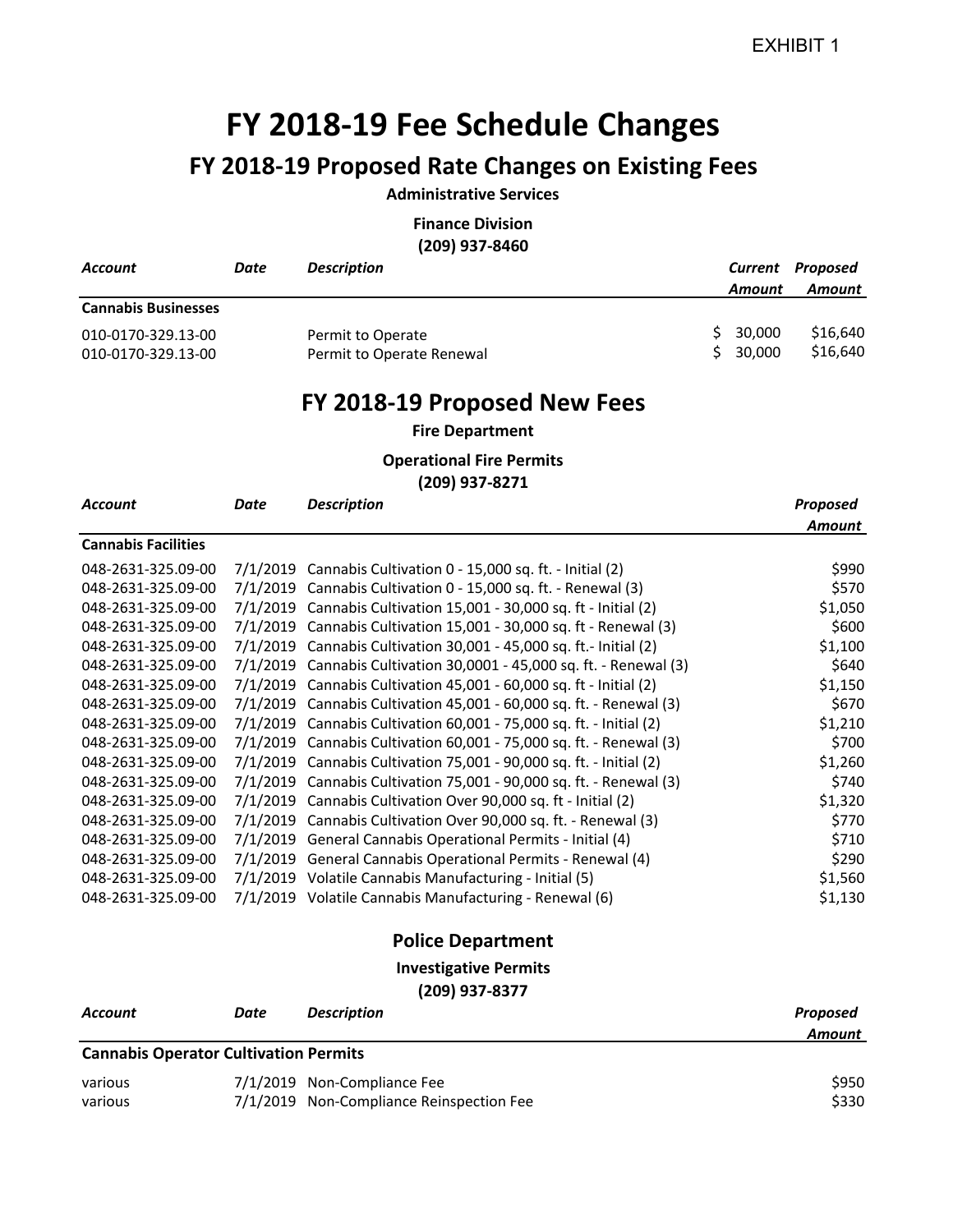**Resolution No.**

# **STOCKTON CITY COUNCIL**

## **RESOLUTION APPROVING AN AMENDMENT TO THE FISCAL YEAR 2018-19 FEE SCHEDULE**

On June 28, 2016, City Council approved Resolution No. 2016-06-28-1503-02 calling and giving notice of a General Municipal Election to be held on November 8, 2016, and placing ballot measures to propose changes to the cannabis regulatory framework (Title 5 and 16). Measures P and Q were approved by the voters and results were verified by the approval of Resolution 2016-12-13-1202. The resolutions established the Cannabis Businesses fees; and

Since the fees' adoption, proposed changes to the City's Cannabis Regulatory Program have been proposed and, if approved, require the Fee Schedule to be updated accordingly; and

In an effort to be consistent with the City of Stockton Municipal Code, staff recommends amendment of the Fee Schedule to amend the Fee Schedule by adding and amending fees within the Fee Schedule (Exhibit 1). The fees to be added are: Non-Compliance Fee, Non-Compliance Reinspection Fee, Cannabis Cultivation Inspection fee based on square footage for initial inspection and renewal, Cannabis Testing Laboratory Inspection fee for initial inspection and renewal, Cannabis Retail Inspection for initial inspection and renewal, Cannabis Distribution Inspection for initial inspection and renewal, Non-Volatile Cannabis Manufacturing Inspection for initial inspection and renewal, and Volatile Cannabis Manufacturing Inspection for initial inspection and renewal; and

Amend the existing fees "Permit to Operate" and "Permit to Operate Renewal"; and

On March 5, 2019, the City Council conducted a duly noticed public hearing to amend the Fiscal Year (FY) 2018-19 Fee Schedule as described above; now, therefore,

BE IT RESOLVED BY THE CITY COUNCIL OF THE CITY OF STOCKTON, AS FOLLOWS:

1. The FY 2018-19 Fee Schedule is hereby amended to add the following fees, effective April 5, 2019:

| Non-Compliance Fee | \$950 |
|--------------------|-------|
| Non-Compliance Fee | \$330 |